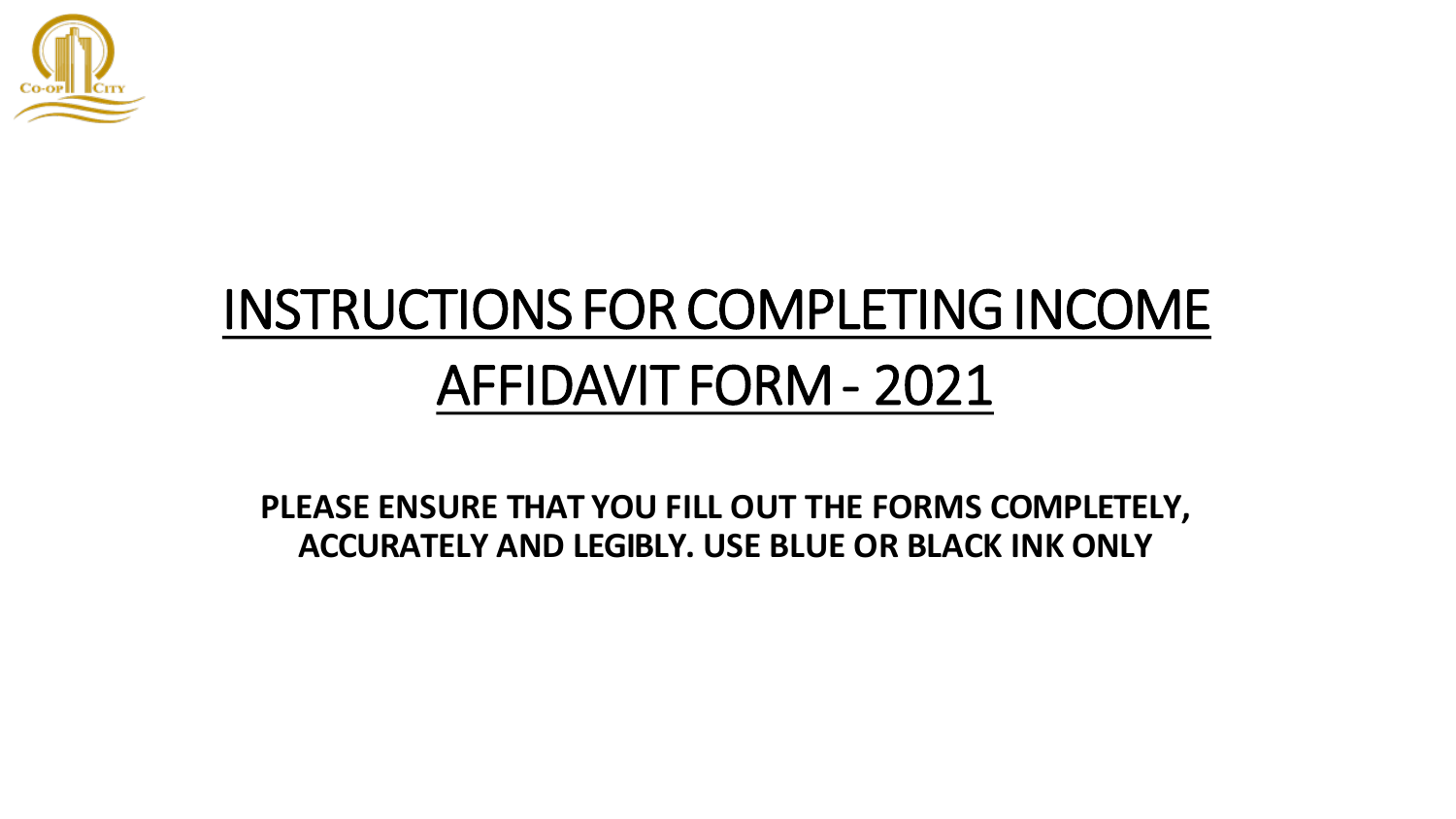

### PERSONAL INFORMATION

#### **PRINT THE FOLLOWING INFORMATION AT THE TOP OF THE FORM**

Last Name – Head of Household: Example: **FLOWERS**

Address – Your street address and apartment number. Example:

2049 Bartow Ave., Bldg. #00A, Apt. 12B

Daytime telephone contact number: Example 718-320-3300

| Development Name:                                | <b>DHCR Number:</b>         | <b>OCCUPANTS' ANNUAL AFFIDAVIT OF HOUSEHOLD INCOME</b><br><b>FOR CALENDAR YEAR 2021</b> |                           |                |                                    |  |  |
|--------------------------------------------------|-----------------------------|-----------------------------------------------------------------------------------------|---------------------------|----------------|------------------------------------|--|--|
| Co-op City (Riverbay)                            | <b>HO81</b>                 |                                                                                         |                           |                |                                    |  |  |
| Last Name - Head of Household:<br><b>FLOWERS</b> | Address:<br>2049 BARTOW AVE |                                                                                         | Bldg.#<br>$\mathsf{IOOA}$ | Apt. #:<br>12B | Daytime Telephone:<br>718)320 3300 |  |  |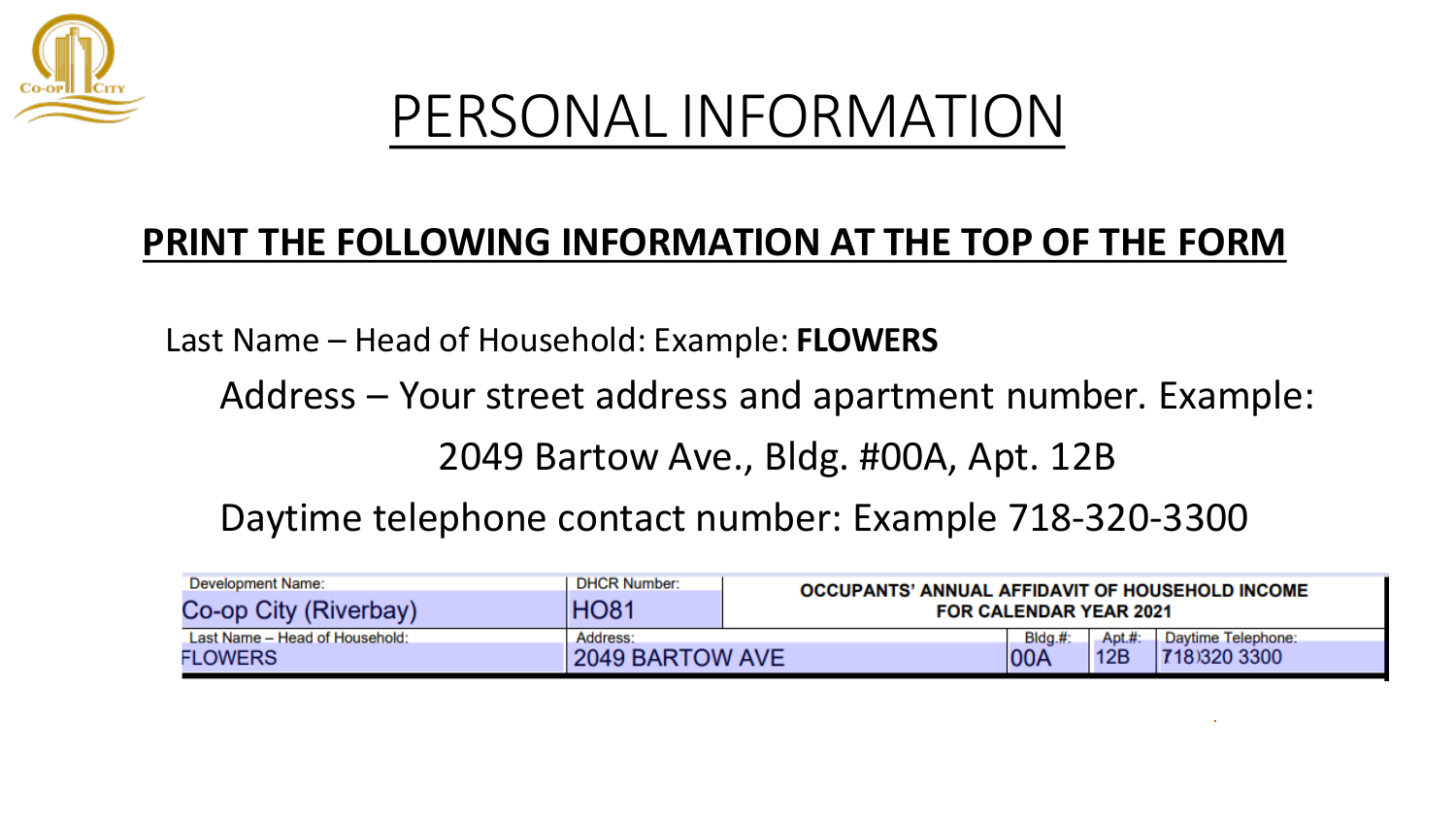

### SECTION A – HOUSEHOLD INFORMATION

List all members of household and relationship currently residing in the apartment regardless of earning status.

#### Enter for each resident: Age, Social Security #, Employed and Type of Tax Return and Gross Income from Line 1901 of Tax Return Theore and a currently residing in apartment regardless of earning status. For each household member, enter income as shown on NY STax Return 197-201 or IT-201

line 19 or Line 19A if applicable, and complete all columns. NOTE: IF YOU FILED A JOINT RETURN AND HAVE MORE THAN ONE WAGE EARNER, LIST EACH PERSON'S INCOME SEPARATELY SO THAT THE SECONDARY WAGE EARNER'S DEDUCTION CAN BE CALCULATED. If a 2021 NY State tax return was not filed, enter total amount of income received. Print or type all information, except signatures. FOR ADDITIONAL ASSISTANCE. PLEASE REFER TO "TENANT/COOPERATOR INSTRUCTIONS" OR CALL YOUR MANAGEMENT OFFICE.

| <b>Current Household Members</b><br>(Last Name, First Name)                                                          | <b>Relationship</b>      | Age<br><b>Social Security</b><br><b>Employed</b><br>(as of<br><b>Yes or No</b><br>Number<br>12/31/2021) |                                                 | <b>Gross Income</b> | <b>Type of NYS Tax Return Filed</b><br>(Complete for each Resident) |              |            |      |
|----------------------------------------------------------------------------------------------------------------------|--------------------------|---------------------------------------------------------------------------------------------------------|-------------------------------------------------|---------------------|---------------------------------------------------------------------|--------------|------------|------|
| Print or Type - No Cursive Handwriting                                                                               |                          |                                                                                                         |                                                 |                     |                                                                     | <b>Joint</b> | Individual | None |
| A <sub>1</sub> . Flowers, Jane                                                                                       | <b>Head of Household</b> | 35                                                                                                      | 111-11-1111                                     | <b>YES</b>          | \$90,000.00                                                         |              |            |      |
| A2. Flowers, Jack                                                                                                    | Husband                  | 30                                                                                                      | 222-22-2222                                     | <b>YES</b>          | 75,000.00                                                           | u            |            |      |
| A <sub>3</sub> . Flowers, Sally                                                                                      | Daughter                 | 18                                                                                                      | 333-33-3333                                     | <b>No</b>           | 0.00                                                                |              |            |      |
| A4.                                                                                                                  |                          |                                                                                                         |                                                 |                     |                                                                     |              |            |      |
| A5.                                                                                                                  |                          |                                                                                                         |                                                 |                     |                                                                     |              |            |      |
| A6.                                                                                                                  |                          |                                                                                                         |                                                 |                     |                                                                     |              |            |      |
| <b>Section B: DEDUCTIONS</b><br><b>B1. DEPENDENT EXEMPTIONS (As reported on IT-201 line</b><br>36 or IT-203 line 35) | ,000                     |                                                                                                         | A7. TOTAL: Add all lines in GROSS INCOME column |                     | \$165,000.00                                                        |              |            |      |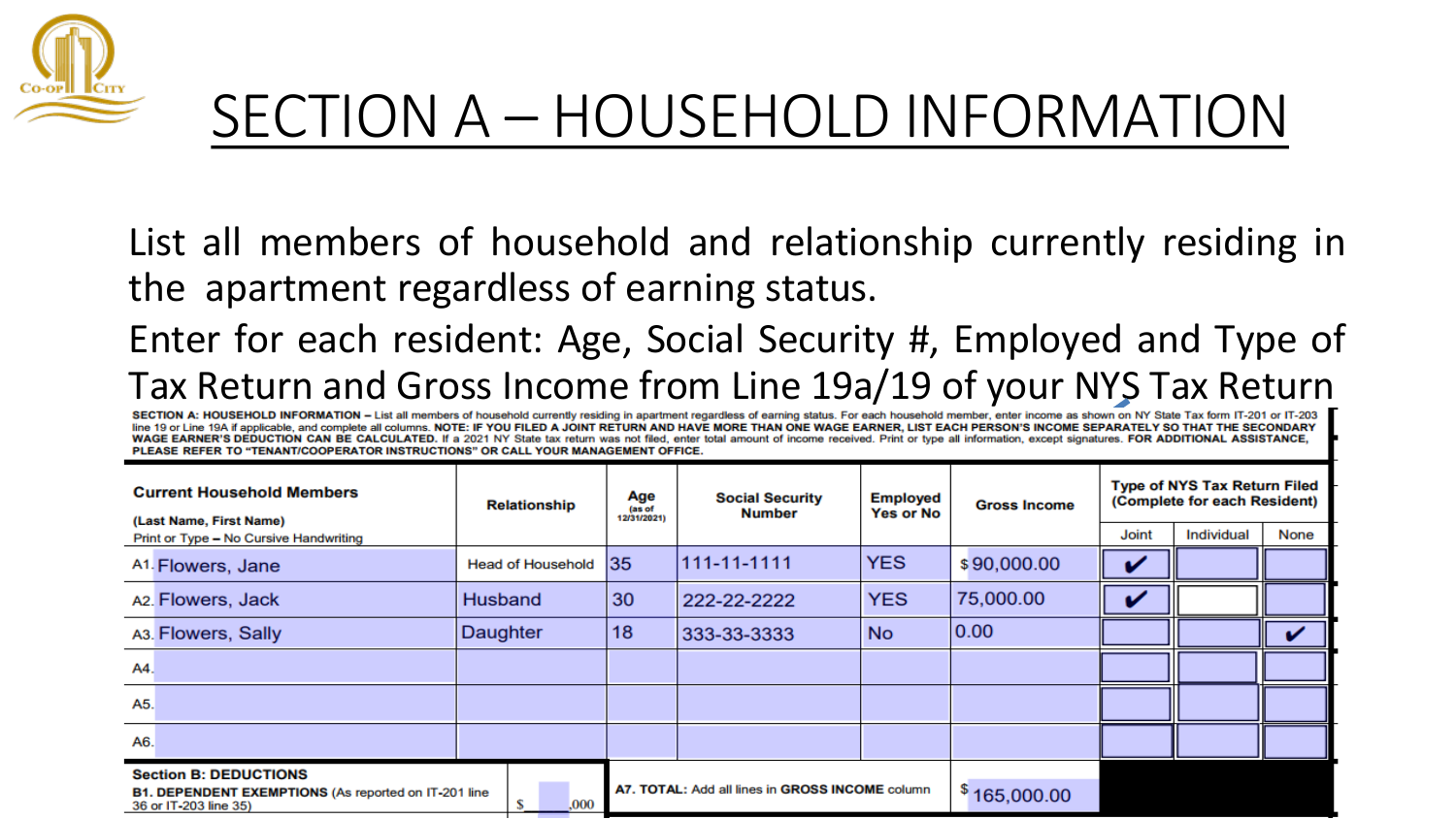

#### SECTION A - HOUSEHOLD INFORMATION RESIDENT INCOME TAX

#### **You need a copy of your 2021 tax return so that you can report your gross income:**

Step 1 – Refer to NY State 2021 Tax Form IT-201: **Go to line 19 or 19a and copy FEDERAL ADJUSTED gross income from line 19/19a to Income Affidavit form as Gross Income**

|    | Department of Taxation and Finance<br>NEW<br><b>Resident Income Tax Return</b><br>YORK<br><b>STATE</b><br>New York State . New York City . Yonkers . MCTMT |     | <b>IT-201</b> |  |
|----|------------------------------------------------------------------------------------------------------------------------------------------------------------|-----|---------------|--|
|    | For the full year January 1, 2021, through December 31, 2021, or fiscal year beginning                                                                     |     |               |  |
|    | For help completing your return, see the instructions. Form IT-201-I.                                                                                      |     | and ending    |  |
|    | 12<br>.00                                                                                                                                                  |     |               |  |
|    |                                                                                                                                                            | 13  | .00           |  |
|    |                                                                                                                                                            | 14  | .00           |  |
|    |                                                                                                                                                            | 15  | .00           |  |
|    | 16 Other income (see page 14) Identify:                                                                                                                    | 16  | .00           |  |
|    |                                                                                                                                                            | 17  |               |  |
| 18 | Total federal adjustments to income (see page 14) Identify:                                                                                                | 18  |               |  |
|    |                                                                                                                                                            | 19  |               |  |
|    | 19a Recomputed federal adjusted gross income (see page 14, Line 19a worksheet)                                                                             | 19a | .00           |  |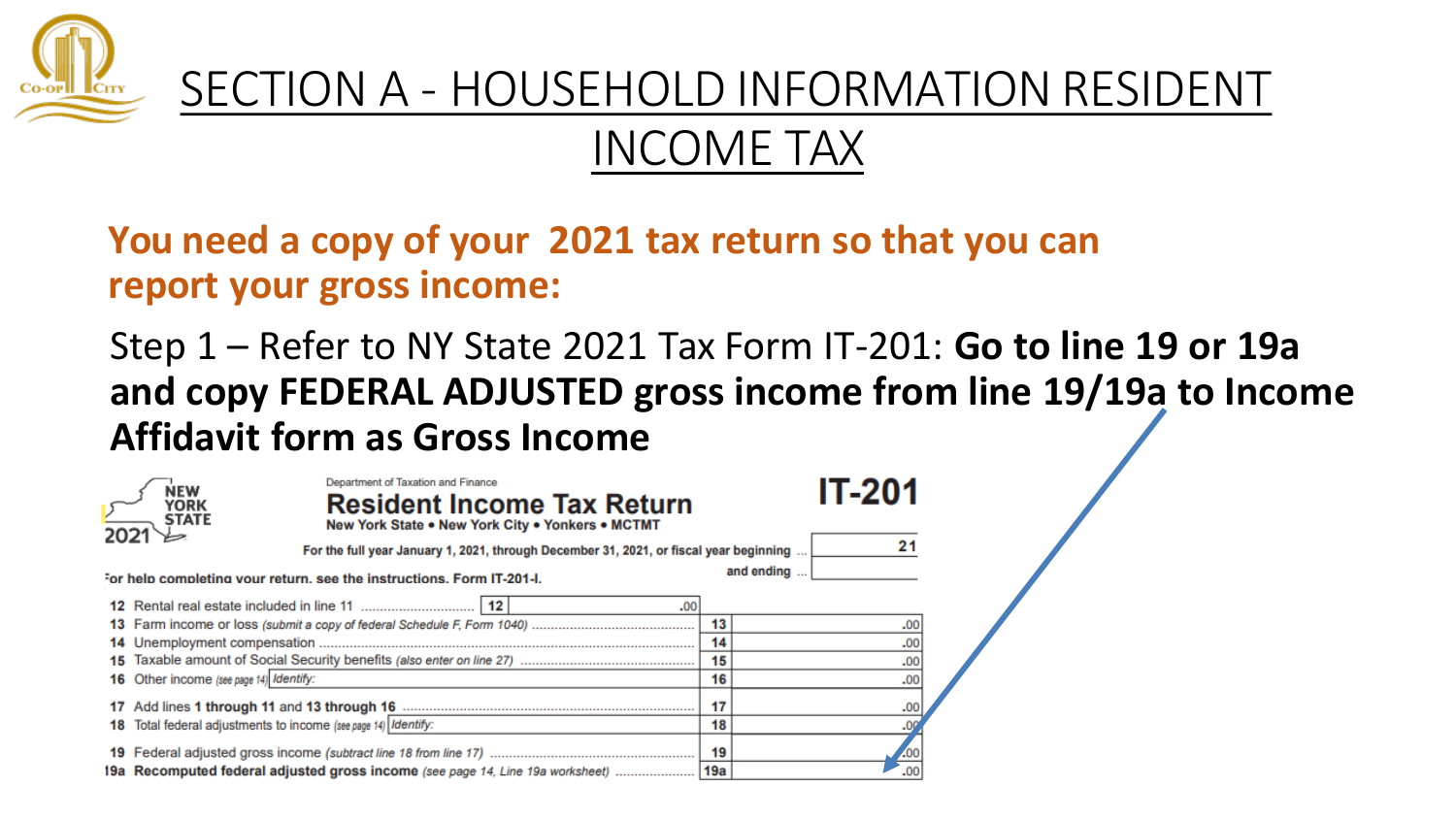

#### INCOME TAX RETURN

You need a copy of 2021 tax return so that you can report your gross income.

Step 1 – Refer to NY State 2021 Tax Form IT-203. **Go to line 19 or 19a and copy FEDERAL ADJUSTED gross income from line 19/19a to Income Affidavit form as Gross Income**

| Department of Taxation and Finance<br><b>NEW</b><br><b>Nonresident and Part-Year Resident</b><br><b>YORK</b><br><b>STATE</b><br>Income Tax Return New York State . New York City . Yonkers . MCTMT<br>For the year January 1, 2021, through December 31, 2021, or fiscal year beginning. |                                                                                      |    |      |  |     | <b>IT-203</b><br>21 |  |
|------------------------------------------------------------------------------------------------------------------------------------------------------------------------------------------------------------------------------------------------------------------------------------------|--------------------------------------------------------------------------------------|----|------|--|-----|---------------------|--|
|                                                                                                                                                                                                                                                                                          | For help completing your return, see the instructions, Form IT-203-I.                |    |      |  |     | and ending          |  |
|                                                                                                                                                                                                                                                                                          | 13 Farm income or loss (submit a copy of federal Sch. F, Form 1040)                  | 13 | .00  |  | 13  | .00.                |  |
|                                                                                                                                                                                                                                                                                          |                                                                                      | 14 | .00  |  | 14  | .00                 |  |
| 15                                                                                                                                                                                                                                                                                       | Taxable amount of Social Security benefits (also enter on line 26)                   | 15 | .00  |  | 15  | .00                 |  |
|                                                                                                                                                                                                                                                                                          | 16 Other income (see page 22) Identify:                                              | 16 | .00  |  | 16  | .00                 |  |
|                                                                                                                                                                                                                                                                                          | 17 Add lines 1 through 11 and 13 through 16                                          | 17 | .00  |  | 17  | .00                 |  |
|                                                                                                                                                                                                                                                                                          | 18 Total federal adjustments to income (see page 22)                                 |    |      |  |     |                     |  |
|                                                                                                                                                                                                                                                                                          | Identify:                                                                            | 18 | .00  |  | 18  |                     |  |
|                                                                                                                                                                                                                                                                                          | 19 Federal adjusted gross income (subtract line 18 from line 17)                     | 19 | .00. |  | 19  | .00                 |  |
|                                                                                                                                                                                                                                                                                          | 19a Recomputed federal adjusted gross income (see page 23, Line 19a worksheets)  19a |    | .001 |  | 19a | .00                 |  |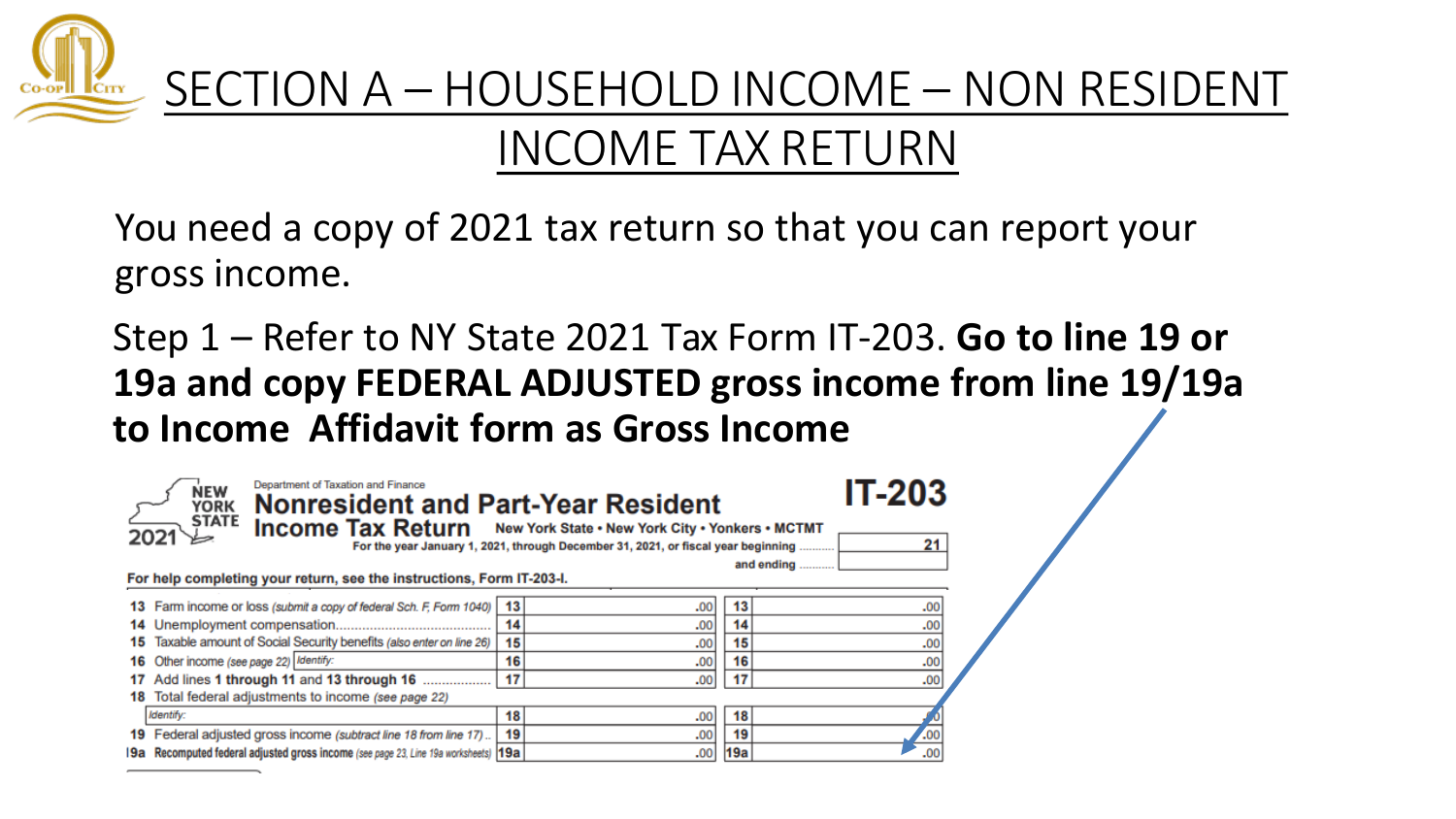

# SECTION A – HOUSEHOLD INFORMATION

If you filed a joint return and have more than one wage earner, list each person's income separately so that the secondary wage earner's deduction can be calculated.

**EXAMPLE:** Jane and Jack are married and filed jointly and they both work, List as follows:

FLOWERS, Jane - \$90,000 (Gross Income)

FLOWERS, Jack - \$75,000 (Gross Income)

**A7. TOTAL**: ADD ALL LINES IN GROSS INCOME COLUMN: TOTAL IS  $$90,000 + $75,000 = $165,000$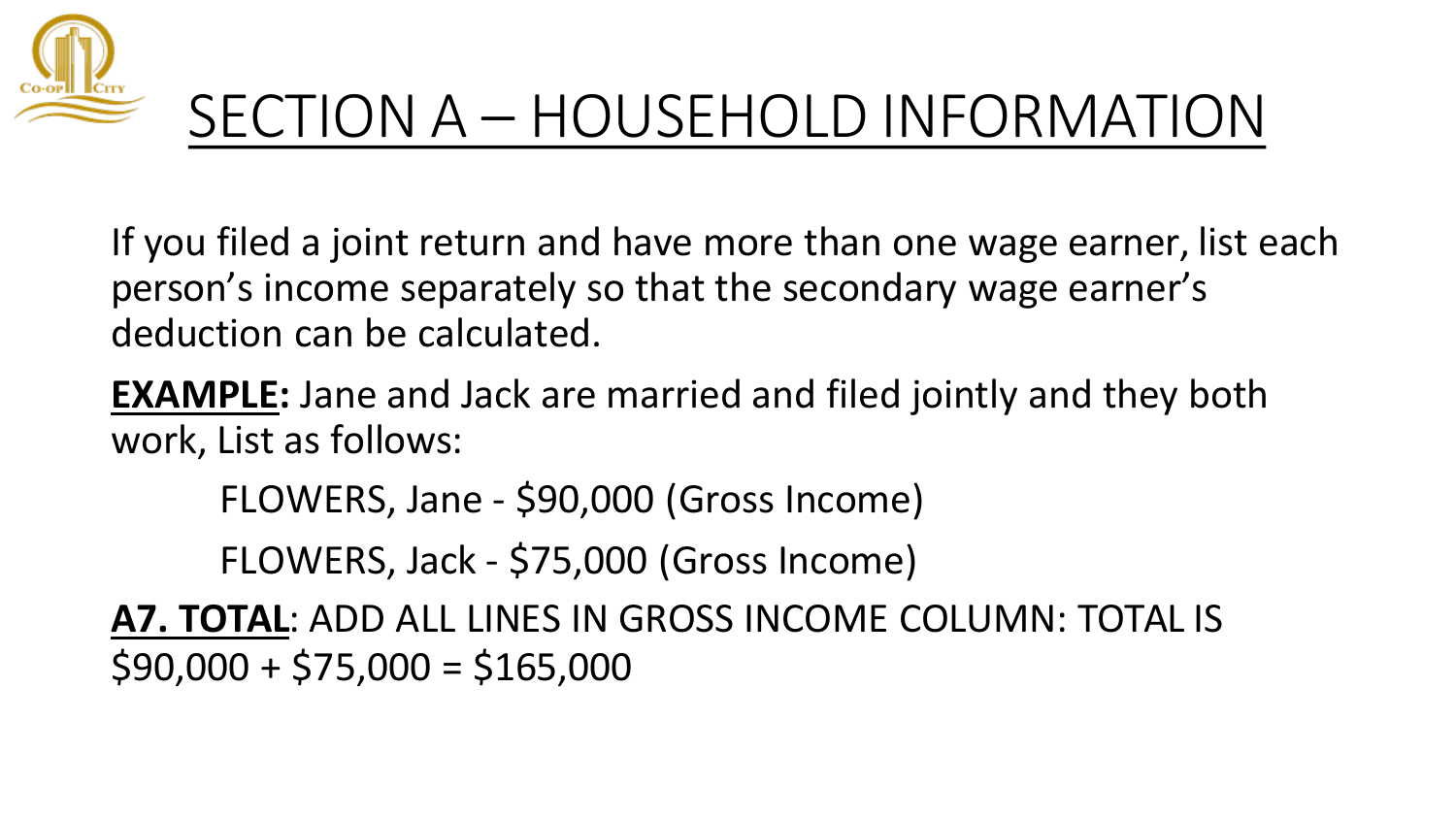

#### GROSS INCOME

ENTER: FLOWERS, Jane- \$90,000 (Gross Income)Line 19/19a of NYS Tax Return FLOWERS, Jack - \$75,000 (Gross Income) Line 19/19a of NYS Tax Return A7. TOTAL: ADD ALL LINES IN GROSS INCOME COLUMN: TOTAL IS \$90,000 + \$75,000  $= $165,000$ 

| <b>Current Household Members</b><br>(Last Name, First Name)                   | <b>Relationship</b>      | Age<br>(as of<br>12/31/2021) | <b>Social Security</b><br><b>Number</b>         | <b>En ployed</b><br>Yes or No | <b>Gross Income</b> |       | <b>Type of NYS Tax Return Filed</b><br>(Complete for each Resident) |      |
|-------------------------------------------------------------------------------|--------------------------|------------------------------|-------------------------------------------------|-------------------------------|---------------------|-------|---------------------------------------------------------------------|------|
| Print or Type - No Cursive Handwriting                                        |                          |                              |                                                 |                               |                     | Joint | Individual                                                          | None |
| A <sub>1</sub> . Flowers, Jane                                                | <b>Head of Household</b> | 35                           | 111-11-1111                                     | <b>YES</b>                    | \$90,000.00         |       |                                                                     |      |
| A2. Flowers, Jack                                                             | Husband                  | 30 <sub>o</sub>              | 222-22-2222                                     | <b>YES</b>                    | 75,000.00           |       |                                                                     |      |
| A <sub>3</sub> . Flowers, Sally                                               | Daughter                 | 18                           | 333-33-3333                                     | <b>No</b>                     | 0.00                |       |                                                                     |      |
| A4.                                                                           |                          |                              |                                                 |                               |                     |       |                                                                     |      |
| A5.                                                                           |                          |                              |                                                 |                               |                     |       |                                                                     |      |
| A6.                                                                           |                          |                              |                                                 |                               |                     |       |                                                                     |      |
| <b>Section B: DEDUCTIONS</b>                                                  |                          |                              |                                                 |                               |                     |       |                                                                     |      |
| B1. DEPENDENT EXEMPTIONS (As reported on IT-201 line<br>36 or IT-203 line 35) | 20(000)                  |                              | A7. TOTAL: Add all lines in GROSS INCOME column |                               | \$165,000.00        |       |                                                                     |      |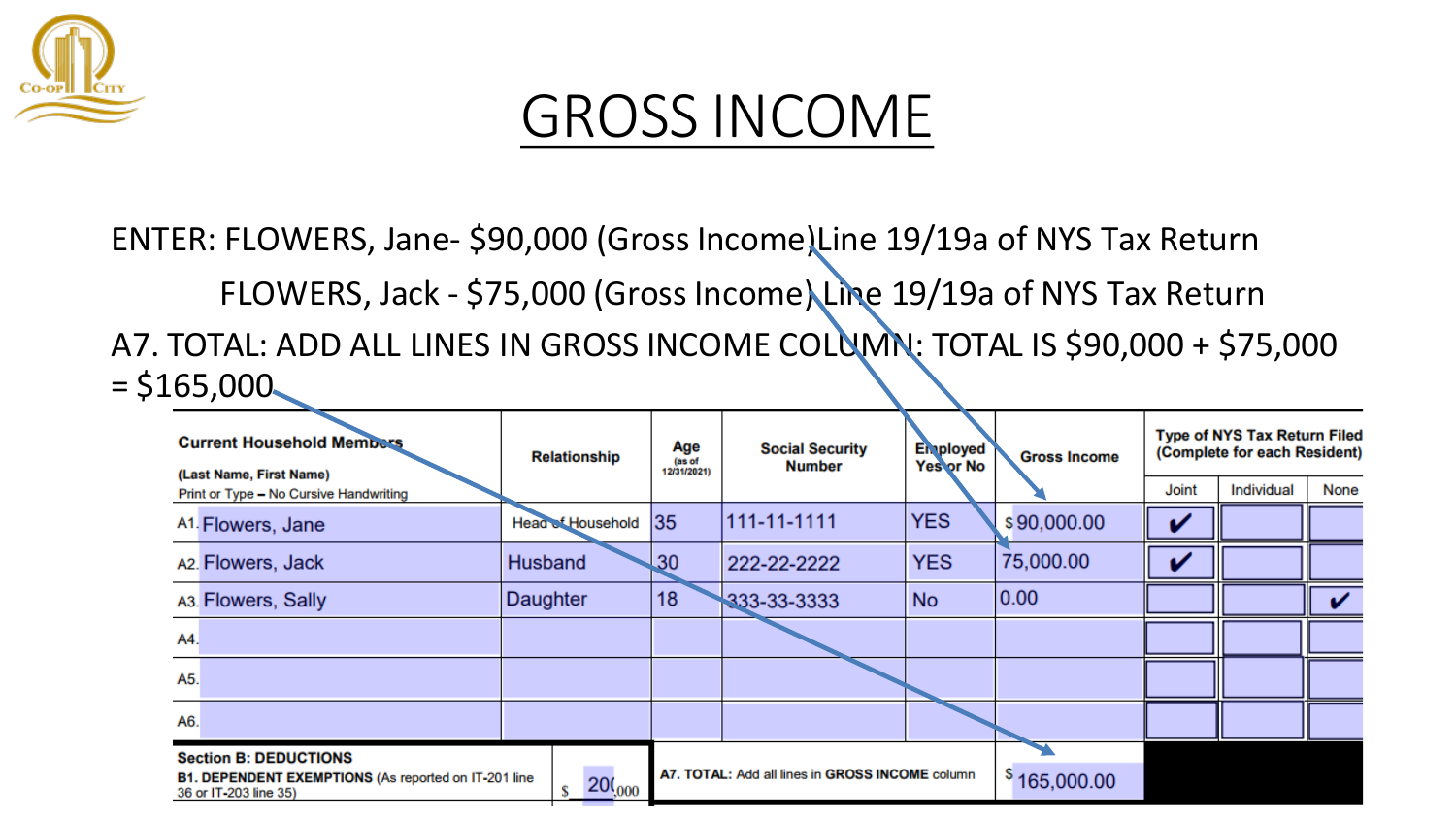

# DEPENDENT EXEMPTIONS – LINE B1

Refer to 2021 NYS TAX RETURN FORM **IT – 201**, LINE 36; **OR IT 203**,

LINE 35. Copy the dependent exemptions reported on tax return form to income affidavit form

| Standard deduction or itemized deduction   (see page 19)                                            | <b>Section B: DEDUCTIONS</b>                                                                                            |
|-----------------------------------------------------------------------------------------------------|-------------------------------------------------------------------------------------------------------------------------|
| 34 Enter your standard deduction (table on page 19) or your itemized deduction (from Form IT-196) r | B1. DEPENDENT EXEMPTIONS (As reported on IT-2014)<br>,20( $_{000}$<br>36 or IT-203 line 35)                             |
| Mark an X in the appropriate box: $\Box$ Standard - or - $\Box$ Itemized 34                         | B2. Allowances for PERSONAL EXEMPTIONS (Number                                                                          |
| 35                                                                                                  | or persons who filed a 2021NYS tax return and were not<br>.00(<br>claimed as a dependent by another taxpayer x \$1,000) |
| 36 Dependent exemptions (enter the number of dependents listed in item H; see page 19)  36          | B3. SUBTOTAL (Add lines B1 and B2)<br>.000                                                                              |
| 37<br>.00                                                                                           | B4. MEDICAL AND DENTAL EXTENSES (Only if itemized                                                                       |
|                                                                                                     | deduction is taken - as reported on IT-196, Resident Itemized<br>Deduction line 1)                                      |
|                                                                                                     | <b>B5. TAXABLE SOCIAL SECURITY BENEFITS (As</b><br>reported on IT-201 or IT-203 line 15 or total Social Security        |
| Standard deduction or itemized deduction   (see page 27)                                            | Beneits if 2021 NYS tax return was not filed.)                                                                          |
| 33 Enter your standard deduction (table on page 27) or your itemized deduction (from Form IT-196).  | <b>B6. TOTAL DEDUCTIONS (Add lines B3, B4, and B5)</b>                                                                  |
| Mark an X in the appropriate box:  Standard - or - Litemized   33                                   |                                                                                                                         |
| 34                                                                                                  |                                                                                                                         |
| $-000.00$                                                                                           |                                                                                                                         |
| 36<br>.00                                                                                           |                                                                                                                         |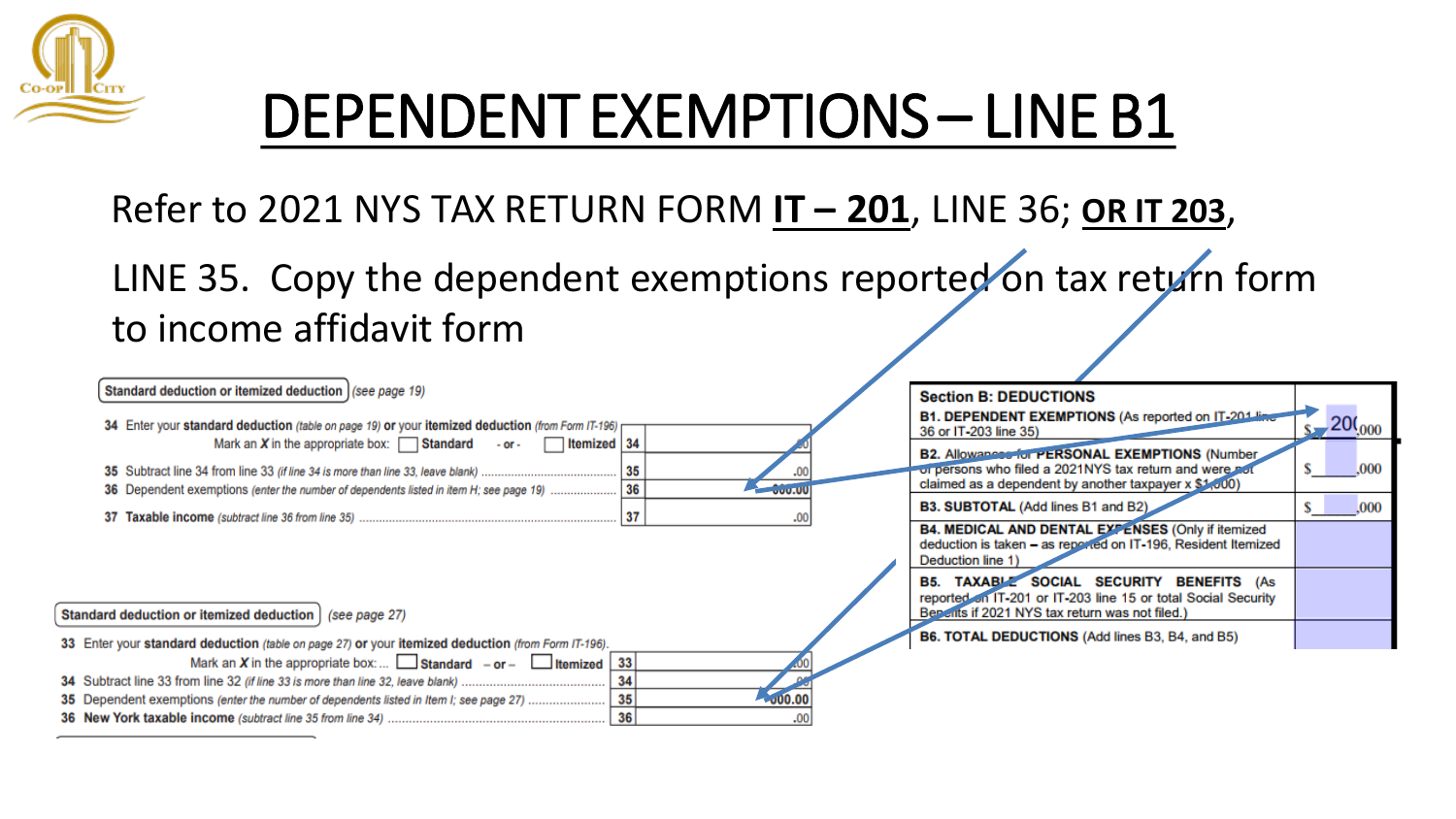

## ALLOWANCE FOR PERSONAL EXEMPTIONS LINE B2

Refer to 2021 NYS TAX RETURN AND do the following:

Insert the number of persons who filed a 2021 NYS tax return and were not claimed as a dependent by another taxpayer x \$1000.00 ON Line B2 on income affidavit: EXAMPLE: If number of dependents is 2 on Tax Return, multiply that number by \$1000.00; Total allowance is \$2,000.00

ENTER \$2,000 on Line B2

ADD LINES B1 AND B2 AND ENTER TOTAL ON LINE B3

| <b>Section B: DEDUCTIONS</b>                                                                                                                                             |      |
|--------------------------------------------------------------------------------------------------------------------------------------------------------------------------|------|
| <b>B1. DEPENDENT EXEMPTIONS (As reported on IT-201 line</b><br>36 or IT-203 line 35)                                                                                     |      |
| <b>B2. Allowances for PERSONAL EXEMPTIONS (Number</b><br>of persons who filed a 2021NYS tax return and were not<br>claimed as a dependent by another taxpayer x \$1,000) | .000 |
| <b>B3. SUBTOTAL (Add lines B1 and B2)</b>                                                                                                                                | .000 |
|                                                                                                                                                                          |      |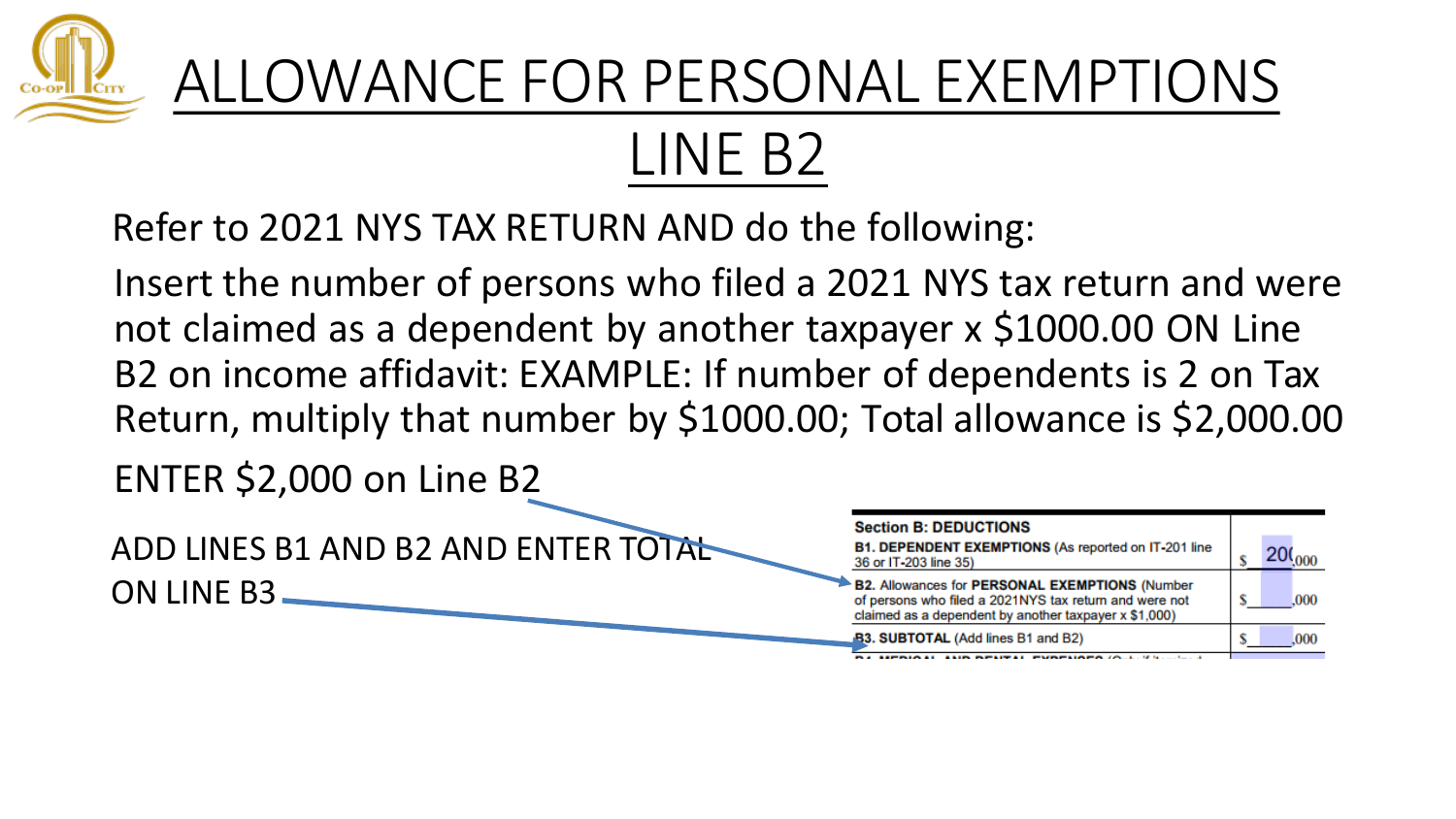

### MEDICAL AND DENTAL EXPENSES

**IT-196** 

If itemized deduction is taken – as reported on IT 196. Resident itemized deduction line 1 include on Line B4



**Department of Taxation and Finance** New York Resident, Nonresident, and **Part-Year Resident Iternized Deductions** 

Submit this form with Form IT-201 or IT-203. See instructions for completing Form IT-196.



**B4. MEDICAL AND DENTAL EXPENSES (Only if itemized** deduction is taken - as reported on IT-196, Resident Itemized Deduction line 1) **B5. TAXABLE SOCIAL SECURITY BENCTITS (As** reported on IT-201 or IT-203 line 15 or total Social Security Benefits if 2021 NYS tax return was not filed.) B6. TOTAL PLOUCTIONS (Add lines B3, B4, and B5) Note: You must attach copies of all 2021 NYS tax returns filed by members of your household if:

- a Social Security number is not provided for each household member.
- the number entered on Line B3 is greater than the number of persons listed in Section A. or
- an amount is entered on Line B4 and/or B5.

Submit a copy of 2021 NYS Income Tax return if **Medical** deduction is listed on B4.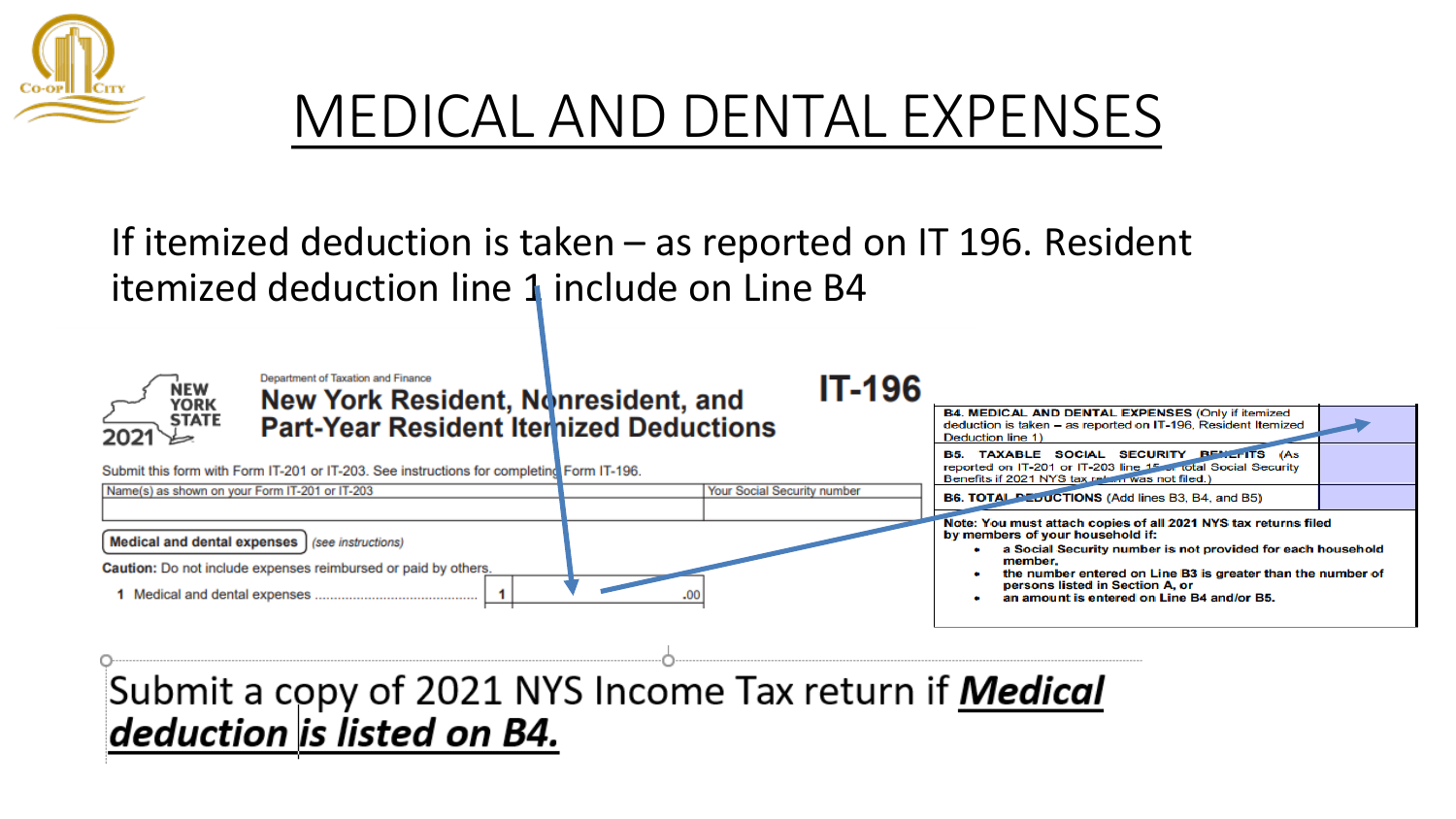

# TAXABLE SOCIAL SECURITY BENEFITS

#### LINE B5 – AS REPORTED ON 2021 NY TAX RETURN IT-201 OR IT–205,

#### LINE 15, OR TOTAL SOCIAL SECURITY BENEFITS IF 2021 NYS TAX RETURN WAS NOT FILED

| Department of Taxation and Finance                                                                                                                                                                                                                                                                                                                                                                                                                                                            |                                                                                                                                                                                                                                                                                                                                                                                                                                                                                                                                                                                    |
|-----------------------------------------------------------------------------------------------------------------------------------------------------------------------------------------------------------------------------------------------------------------------------------------------------------------------------------------------------------------------------------------------------------------------------------------------------------------------------------------------|------------------------------------------------------------------------------------------------------------------------------------------------------------------------------------------------------------------------------------------------------------------------------------------------------------------------------------------------------------------------------------------------------------------------------------------------------------------------------------------------------------------------------------------------------------------------------------|
| <b>IT-201</b><br>NEW<br>YORK<br><b>Resident Income Tax Return</b><br><b>STATE</b><br>New York State . New York City . Yonkers . MCTMT<br>2021 \∠<br>For the full year January 1, 2021, through December 31, 2021, or fiscal year be linning<br>and ending<br>For help completing your return, see the instructions, Form IT-201-I.<br>The Contract of<br>13<br>13 Farm income or loss (submit a copy of federal Schedule F, Form 1040)<br>14<br>15<br>16 Other income (see page 14) Identify: | <b>TAXABLE SOCIAL SECURITY BENEFITS (As</b><br>B5.<br>reported on IT-201 or IT-203 line 15 or total Social Security<br>Benefits if 2021 NYS tax return was not filed.)<br>B6. TOTAL DEDUCTIONS (Add lines B <sub>2</sub> 2 <sub>+</sub> , and B5)<br>Note: You must client copies of all 2021 NYS tax returns filed<br>by monitors of your household if:<br>a Social Security number is not provided for each household<br>member.<br>the number entered on Line B3 is greater than the number of<br>persons listed in Section A, or<br>an amount is entered on Line B4 and/or B5. |

#### Submit a copy of 2021 NYS Income Tax return with Income Affidavit if Social Security deduction is listed on B5.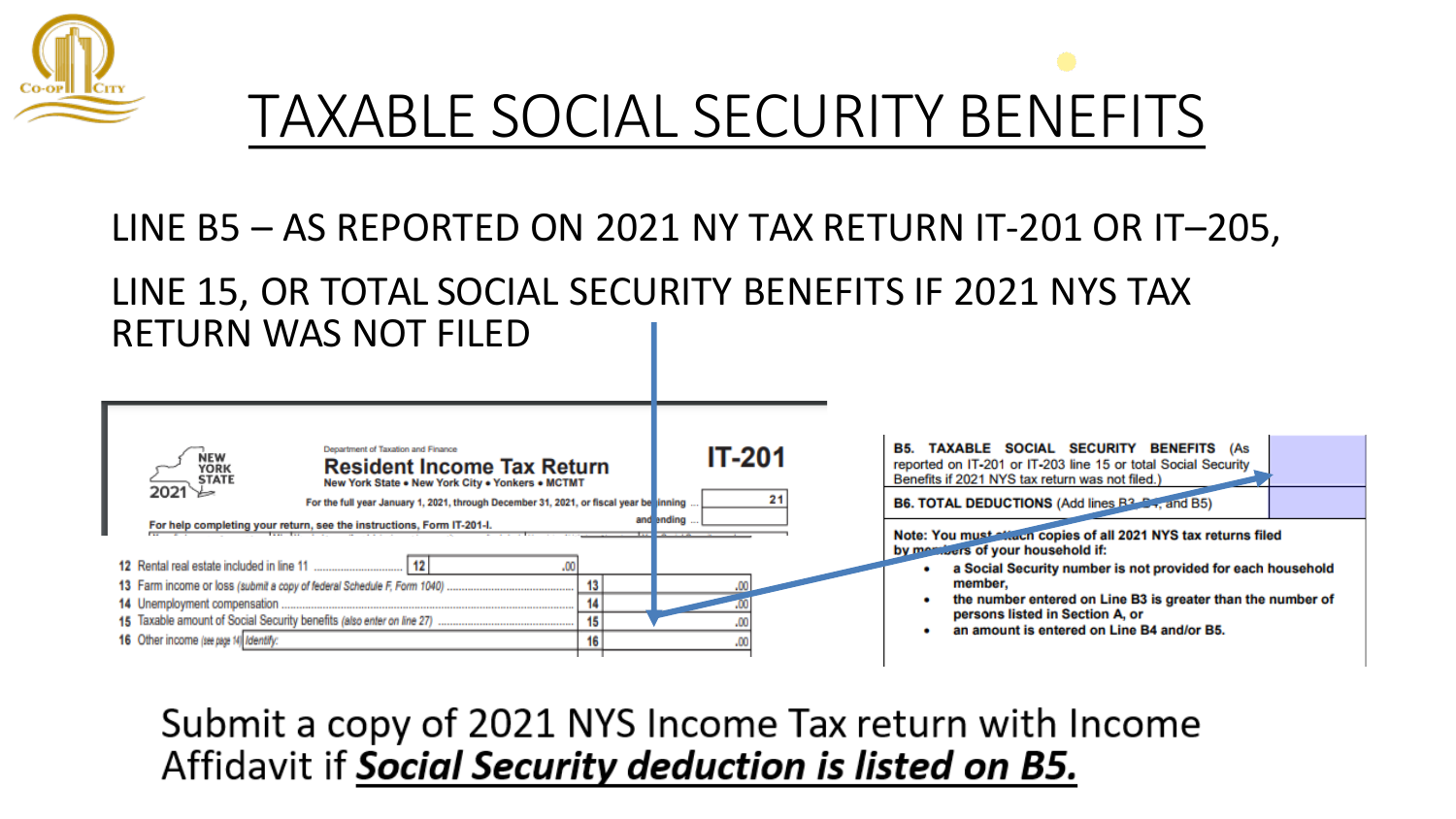

### Section C – DEPOSITION

#### **SECTION C: DEPOSITION** – ALL occupants 18 years or older *MUST*

sign the form.

#### **2021 Income Affidavits MUST BE NOTARIZED**

|             | <b>SECTION C: DEPOSITION</b>                                                                                                                           | All Occupants 18 Years of Age or older MUST Sign Deposition.                                                                                                                                                                                                                                                                                                                                                                                                                                                                                                                                                                                                                                                                                                                                                                                            |               |
|-------------|--------------------------------------------------------------------------------------------------------------------------------------------------------|---------------------------------------------------------------------------------------------------------------------------------------------------------------------------------------------------------------------------------------------------------------------------------------------------------------------------------------------------------------------------------------------------------------------------------------------------------------------------------------------------------------------------------------------------------------------------------------------------------------------------------------------------------------------------------------------------------------------------------------------------------------------------------------------------------------------------------------------------------|---------------|
|             | <b>State of New York</b><br>County of                                                                                                                  | SS: The Undersigned, being duly sworn, deposes and says:                                                                                                                                                                                                                                                                                                                                                                                                                                                                                                                                                                                                                                                                                                                                                                                                | NOTARIZE HERE |
|             | That (s)he understands that:<br>accordance with the provisions of Section 171-b of the Tax Law; and<br>household composition shown in section A above. | That (s)he hereby certifies that (s)he has read said statement of income and Household composition and knows the<br>contents thereof: that the said statement is true to the personal knowledge of deponent.<br>· willful misrepresentation may be cause for termination of the occupancy agreement and/or civil or criminal penalties;<br>. Social Security numbers are sought for use in verifying income information on this form pursuant to Section 60 of the Private<br>Housing Finance Law; pursuant to the Privacy Act of 1974, disclosure of Social Security numbers is voluntary;<br>• income information shown on this affidavit is subject to verification by the NYS Department of Taxation and Finance in<br>. tenants are required to advise the housing company in writing within 90 calendar days of any additions or deletions to the |               |
| Sign here   | Signature of Head of Household                                                                                                                         | State of New York, County of                                                                                                                                                                                                                                                                                                                                                                                                                                                                                                                                                                                                                                                                                                                                                                                                                            |               |
| if 18 years | Signature (other occupant)<br>Signature (other occupant).                                                                                              | Swom to before me this. ____ day of<br>Notary Public                                                                                                                                                                                                                                                                                                                                                                                                                                                                                                                                                                                                                                                                                                                                                                                                    |               |
| or older    | Signature (other occupant)                                                                                                                             | Notary Seal/Stamp here ->                                                                                                                                                                                                                                                                                                                                                                                                                                                                                                                                                                                                                                                                                                                                                                                                                               |               |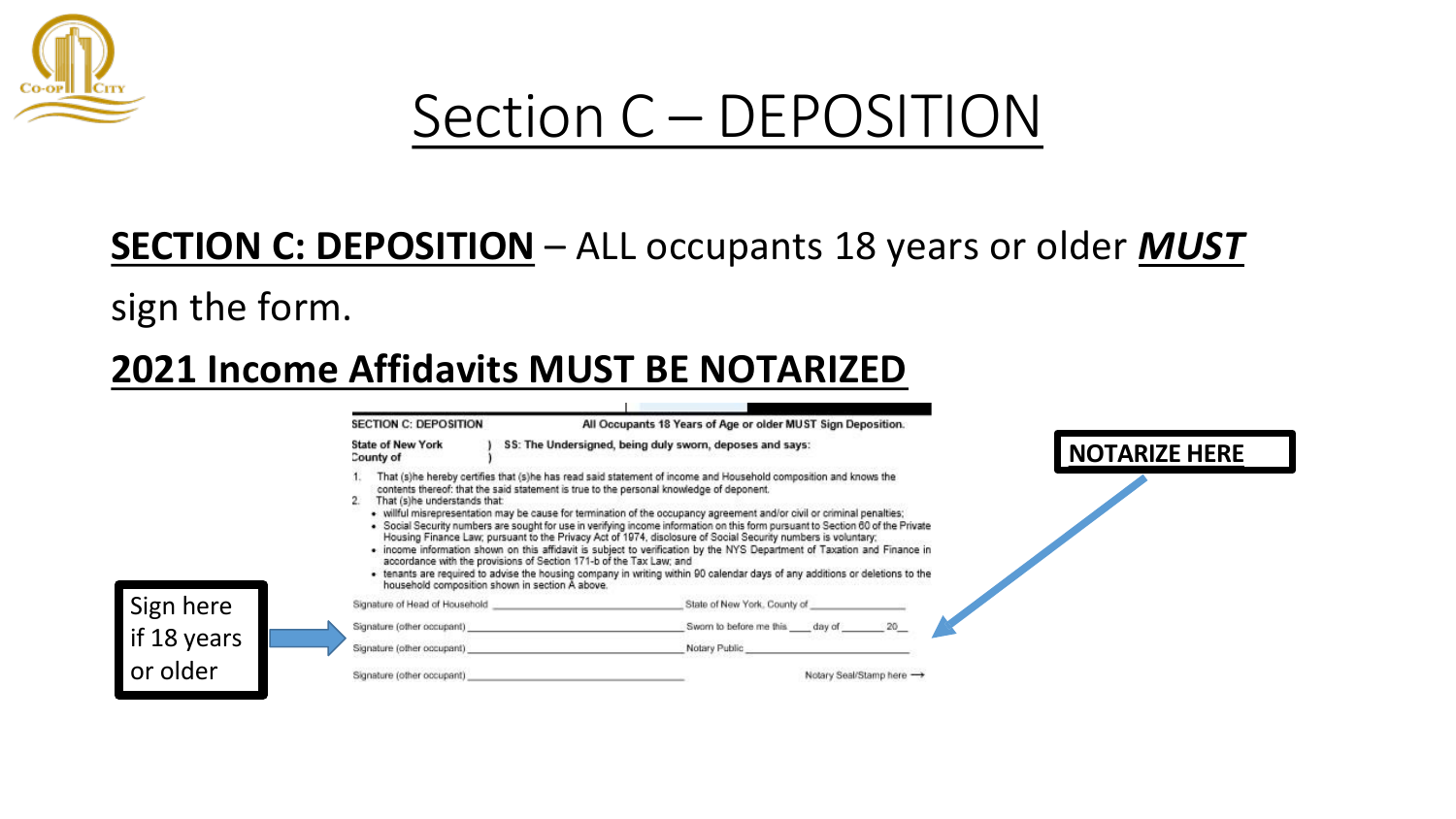

## INSURANCE REQUIREMENTS

#### **INSURANCE REQUIREMENT**

- \$25,000 Personal Property
- \$2,500 Building property
- \$100,000 Liability protection
- \$1,000 Guest medical
- 12 months additional living expenses

Staple your insurance declaration page to the 2021 Income Affidavit Form.